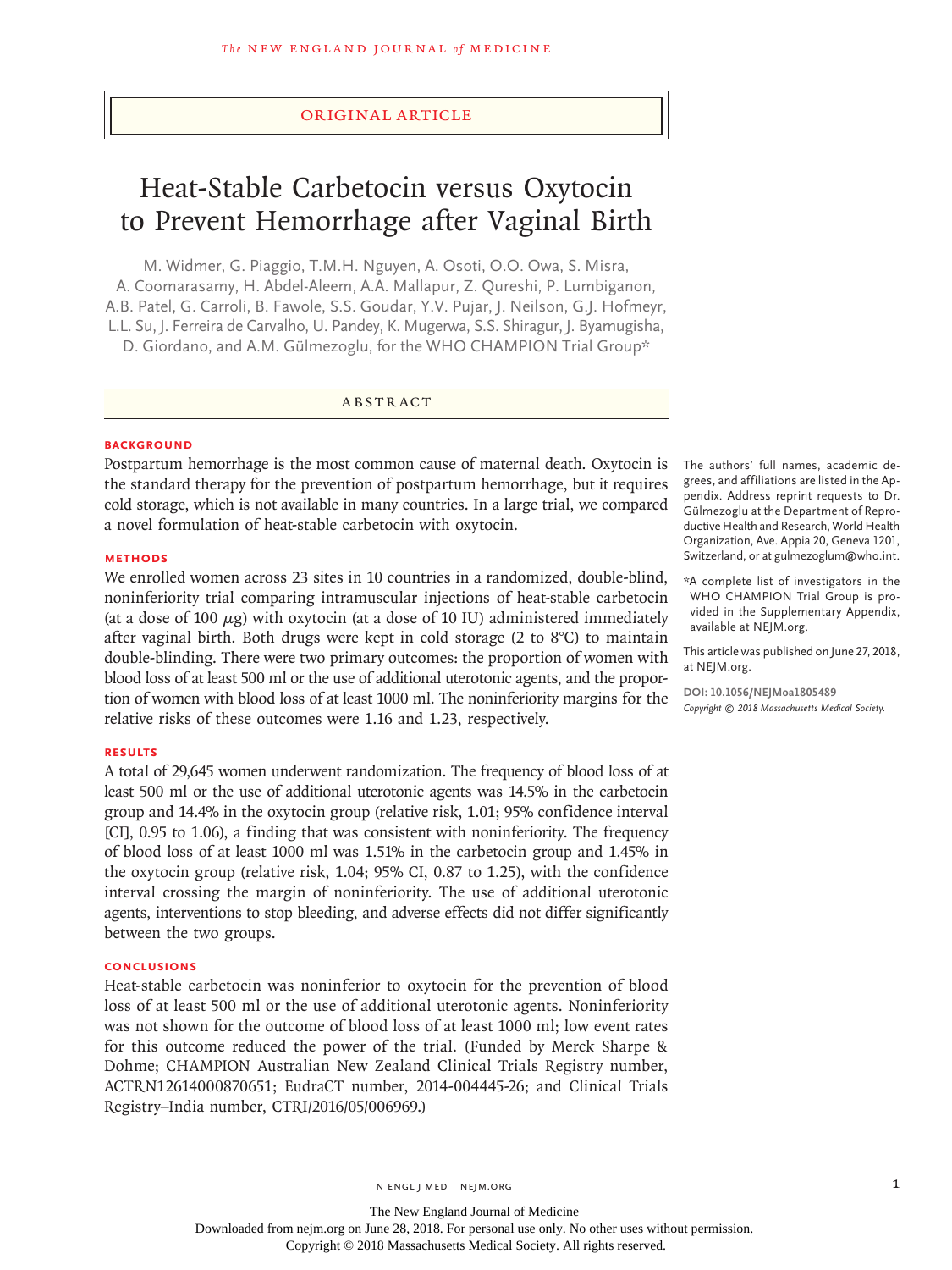ESPITE SUBSTANTIAL REDUCTIONS IN<br>maternal mortality, hemorrhage continues to be the largest direct cause of ma-<br>ternal death. accounting for 661.000 deaths worldmaternal mortality, hemorrhage continues to be the largest direct cause of maternal death, accounting for 661,000 deaths worldwide between 2003 and 2009.1 More than 70% of hemorrhagic deaths occur post partum, and most are due to uterine atony, which results from poor contraction of the uterus after childbirth. Oxytocin, the current standard therapy for the prevention of postpartum hemorrhage, has unsatisfactory real-world efficacy as a result of sensitivity to heat and quality issues such as insufficient active ingredient or impurities.<sup>2,3</sup> Heat-stable carbetocin, an oxytocin analogue, does not require cold-chain transport and storage; it has been shown to maintain stability over a period of 36 months at 30°C and 75% relative humidity.<sup>4</sup> The heat-stable formulation of carbetocin differs from the existing non–heat-stable formulation only in its excipients.

The World Health Organization (WHO) did not include a recommendation for carbetocin in its 2012 guideline regarding postpartum hemorrhage.<sup>2</sup> Although there have been trials of carbetocin, most of the trials involved women undergoing cesarean section, were small, were of varied quality, and used an intravenous route of administration.<sup>5</sup>

In 2013, the WHO was approached by Merck for Mothers (a philanthropic initiative of Merck, known outside the United States as Merck Sharpe & Dohme [MSD]) and Ferring Pharmaceuticals to explore the potential value of heat-stable carbetocin for reducing the incidence of maternal death. The WHO convened an international panel of stakeholders who identified the need for demonstration of noninferiority of heat-stable carbetocin before a change in guidance and practice could be considered. If noninferior to oxytocin, the heat-stable formulation of carbetocin would be made available in public-sector facilities of high-burden countries at an affordable and sustainable price, according to a memorandum of understanding signed by representatives of the WHO, Ferring Pharmaceuticals, and Merck. We thus performed a noninferiority trial comparing the effects of heat-stable carbetocin with those of oxytocin on postpartum hemorrhage after vaginal birth.

#### Methods

#### **Trial Design and Oversight**

We conducted an international, randomized, double-blind, active-controlled, noninferiority trial comparing heat-stable carbetocin with oxytocin for the prevention of postpartum hemorrhage during the third stage of labor in women giving birth vaginally at 23 hospitals (sites) in 10 countries — Argentina, Egypt, India, Kenya, Nigeria, Singapore, South Africa, Thailand, Uganda, and the United Kingdom — between July 7, 2015, and January 30, 2018. The trial protocol (available with the full text of this article at NEJM.org) has been published previously.6 The trial protocol was approved by the relevant ethics committees and regulatory agencies in each country, by the research proposals review panel of the Special Program of Research in Human Reproduction (HRP) that is based at the WHO, and by the WHO Ethics Review Committee.

HRP oversaw the conduct of the trial, which was performed in accordance with Good Clinical Practice guidelines.<sup>7</sup> An external data and safety monitoring committee provided independent oversight and reviewed two interim analyses: the first analysis was to evaluate safety when 5000 participants had been recruited, and the second was to evaluate safety and efficacy when 15,000 participants had been recruited. The interim analyses were blinded to everyone except the members of the data and safety monitoring committee. On both occasions, the data and safety monitoring committee recommended continuation of the trial.

Trial initiation, monitoring, and closure and safety monitoring at the trial sites were provided by IQVIA (formerly Quintiles IMS–Quintiles). Centro Rosarino de Estudios Perinatales in Rosario, Argentina, provided assistance with data management, including preparation of the trial online data-entry system, electronic case-record forms, and data monitoring and cleaning. Statistika Consultoria in Campinas, Brazil, provided statistical assistance. The trial protocol, statistical analysis plan, and the manuscript were written by HRP staff, the trial statistician, independent steering committee members who were not WHO staff or site investigators, and the site principal investigators.

The trial was supported by MSD, through the MSD for Mothers Program, an initiative of Merck; MSD had no commercial interest in the investigational drug. Heat-stable carbetocin was provided by Ferring Pharmaceuticals and oxytocin by Novartis free of charge. Novartis had no other role in the trial. MSD and Ferring Pharmaceuticals provided input into the protocol and could provide comments on the manuscript, although there was

2 N ENGL J MED NEJM.ORG

The New England Journal of Medicine Downloaded from nejm.org on June 28, 2018. For personal use only. No other uses without permission.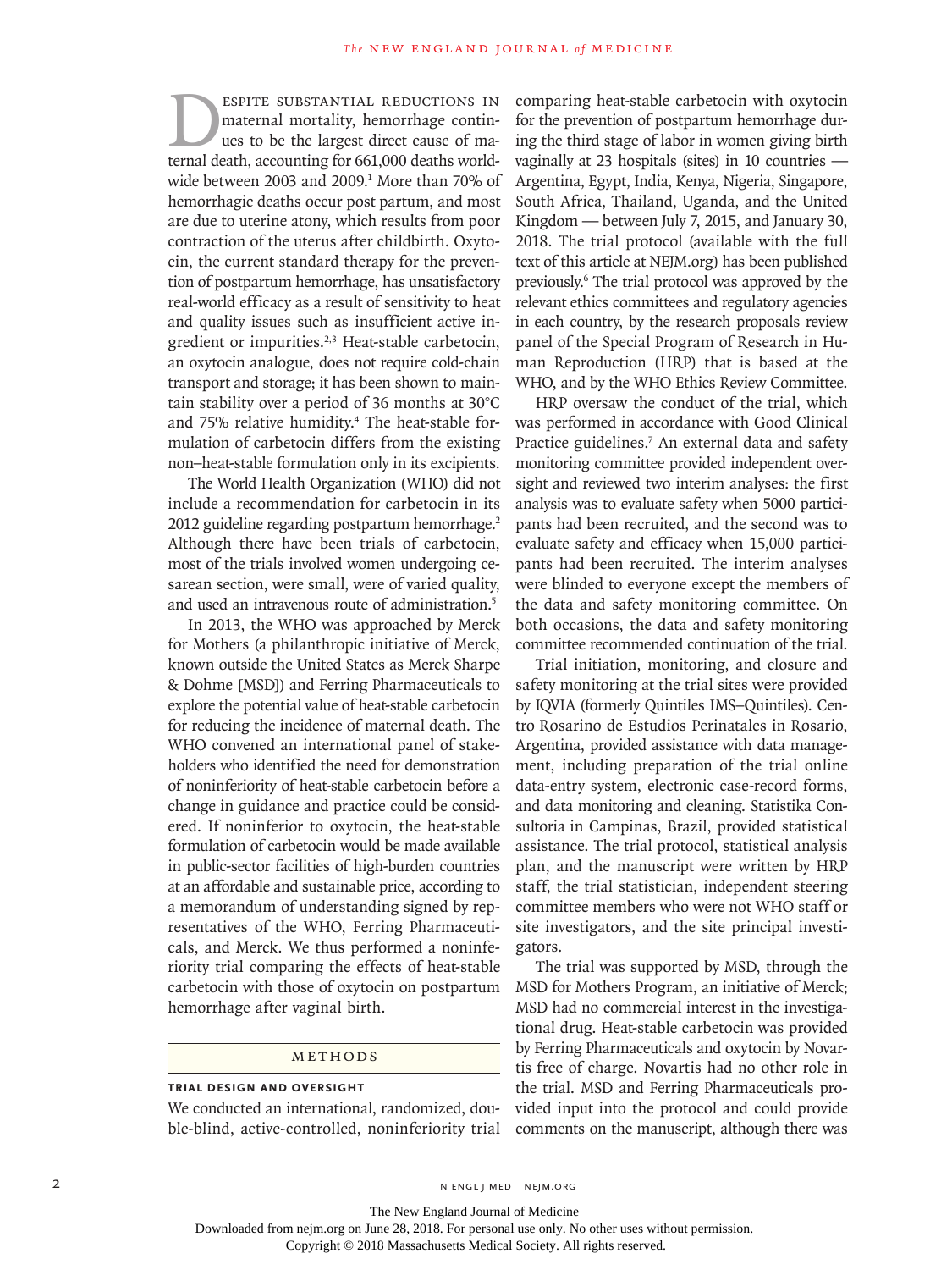no obligation on the part of the team to incorporate them. No company had the right to final approval of the manuscript or to control the decision to submit the manuscript for publication. The authors vouch for the accuracy and completeness of the data and analyses and for the fidelity of this report to the to the protocol.

# **Trial Participants and Interventions**

Women who expected to give birth vaginally and who had a singleton pregnancy and cervical dilatation of 6 cm or less were eligible. Women were not eligible if they were in an advanced stage of labor (cervical dilatation >6 cm); were too distressed to provide informed consent; had known allergies to carbetocin, oxytocin homologues, or excipients; or had a serious cardiovascular disorder, serious hepatic or renal disease, or epilepsy. All the participants provided written informed consent.

Women underwent randomization when vaginal birth was imminent. Women were randomly assigned to receive a single intramuscular injection of either heat-stable carbetocin at a dose of 100  $\mu$ g or oxytocin at a dose of 10 IU. Immediately after the birth of the baby, the drug was administered and the management of the third stage of labor was conducted as recommended in the WHO guidelines.<sup>2</sup> Once the umbilical cord was clamped and cut, a plastic drape for blood collection (BRASSS-V Drape) was placed under the woman's buttocks. Blood was collected for 1 hour or for 2 hours if the bleeding continued beyond 1 hour. The drape with the blood was then weighed by a digital scale, with the weight recorded in grams and then converted to volume (milliliters) after the weight of the drape was subtracted at the analysis stage.<sup>8</sup>

Participation in the trial ended at discharge from the facility, transfer of the woman to a higher care unit, or death. Information on serious and other adverse events was collected from the time of informed consent until the event resolved.

Heat-stable carbetocin and oxytocin were both supplied in 1-ml ampules in consecutively numbered treatment packs that were arranged in dispensers. The ampules, trial packs, and dispensers were identical in shape, size, and weight to ensure that investigators were unaware of the individual treatment assignments. Although carbetocin was heat stable and did not require cold storage, the dispensers were kept in cold storage (2 to 8°C) to give oxytocin maximum efficacy and to maintain double-blinding.

The random-assignment sequence was generated at the WHO with the use of computer-generated random numbers. Randomization was stratified according to country with the use of permuted blocks of 10, with an assignment ratio of 1:1. Assignment was performed by opening the consecutively numbered treatment pack in the dispenser.

## **Primary and Secondary Outcomes**

There were two primary outcomes. The first was a composite outcome of the proportion of women with blood loss of at least 500 ml or the use of additional uterotonic agents at 1 hour and up to 2 hours for women who continued to bleed after 1 hour. This outcome was deemed to be sufficient and appropriate for submission for regulatory approval after discussion with the U.K. Medicines and Healthcare Products Regulatory Agency. The second primary outcome was the proportion of women with blood loss of at least 1000 ml at 1 hour and up to 2 hours for women who continued to bleed after 1 hour. This outcome had been used in earlier WHO guidelines regarding the prevention of postpartum hemorrhage. For these two primary outcomes, a noninferiority hypothesis was used.

Secondary outcomes included other measurements related to blood loss, such as the use of additional uterotonic agents, other interventions to stop bleeding (Table S1 in the Supplementary Appendix, available at NEJM.org), and expected adverse effects, including chest pain, flushing, abdominal pain, and vomiting. For secondary outcomes, a superiority hypothesis was used.

#### **Statistical Analysis**

Details of the statistical analysis have been published previously<sup>6</sup> and are available with the trial protocol. For the primary outcome of blood loss of at least 500 ml or the use of additional uterotonic agents, we set a noninferiority margin of 1.16 on the relative scale to preserve at least 82% of the effect of oxytocin over placebo, assuming the prevalences from a systematic review (15 to 20% with oxytocin and 29 to 37% with placebo).9 For the primary outcome of blood loss of at least 1000 ml, we set the noninferiority margin to preserve at least 75% of the effect of oxytocin over placebo, assuming a prevalence of this outcome of 2% with  $oxytocin^{10}$  and 3.84% with placebo

The New England Journal of Medicine

Downloaded from nejm.org on June 28, 2018. For personal use only. No other uses without permission.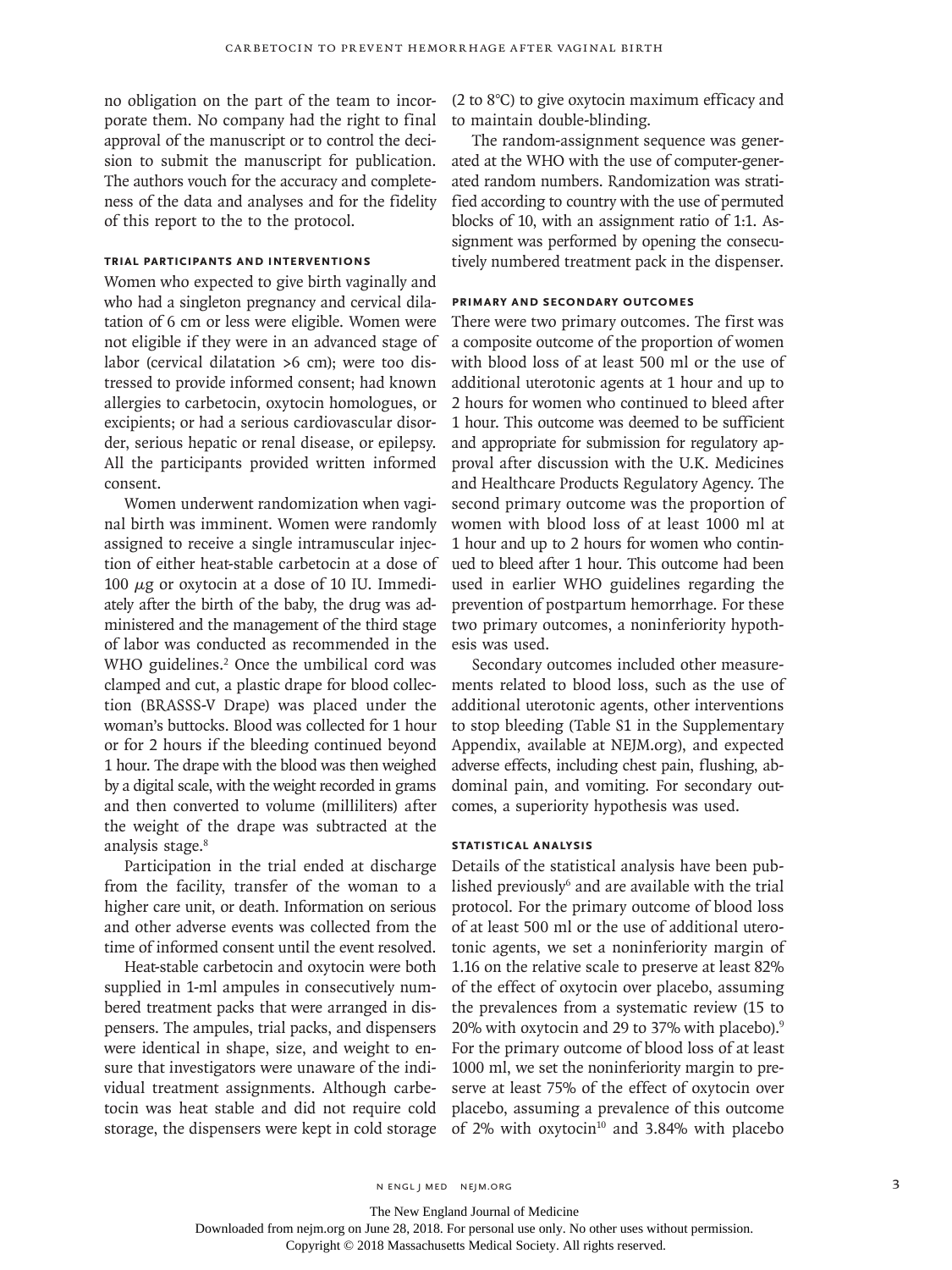

in a systematic review).<sup>11</sup> Preserving 75% of  $1.84$ percentage points (i.e., 3.84% − 2%) gave a margin on the absolute scale of 0.46 percentage points (or  $2.46 \div 2 = 1.23$  on the relative scale), assuming a 2% prevalence with oxytocin.

To show the noninferiority of heat-stable carbetocin as compared with oxytocin within a mar-

(derived from rates with expectant management gin of 1.23 on the relative scale, with 80% power and at a significance level of 2.5%, we calculated that 29,082 women would need to be enrolled, assuming an equal prevalence of blood loss of at least 1000 ml of 2% in each treatment group. We assumed a 3% rate of loss to follow-up, which resulted in an estimated sample size of 30,000. This sample size provided the trial with more than

The New England Journal of Medicine Downloaded from nejm.org on June 28, 2018. For personal use only. No other uses without permission.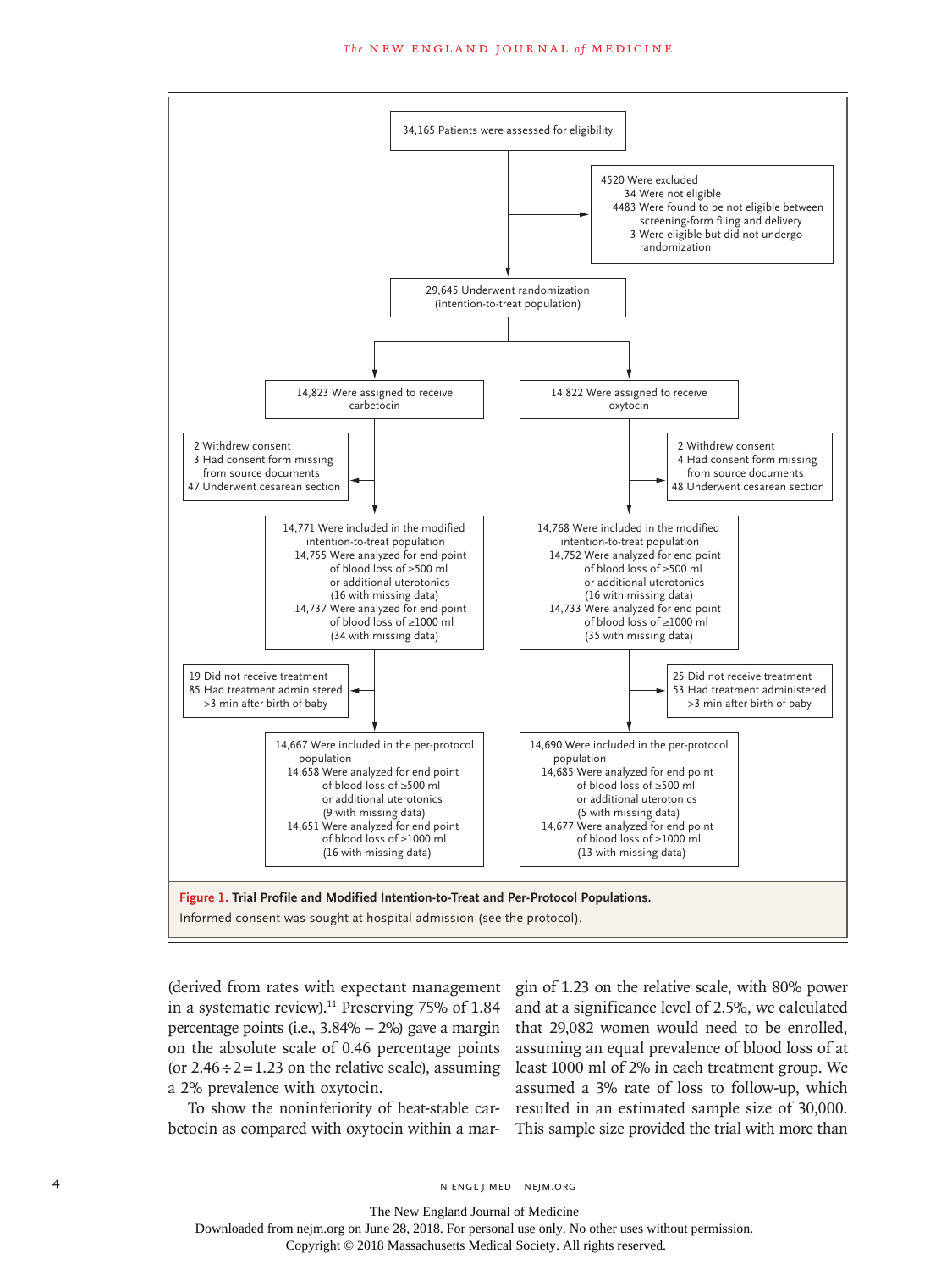| Table 1. Characteristics of Women at Trial Entry and of Women and Babies at Birth (Modified Intention-to-Treat<br>Population).* |                            |                             |  |
|---------------------------------------------------------------------------------------------------------------------------------|----------------------------|-----------------------------|--|
| Characteristic                                                                                                                  | Carbetocin<br>$(N=14,771)$ | Oxytocin<br>$(N = 14, 768)$ |  |
| $Age - yr$                                                                                                                      |                            |                             |  |
| Median                                                                                                                          | 25                         | 25                          |  |
| Interquartile range                                                                                                             | $22 - 30$                  | $22 - 30$                   |  |
| Nulliparous - no. (%)                                                                                                           | 6,424(43.5)                | 6,457(43.7)                 |  |
| Gestational age - wk                                                                                                            |                            |                             |  |
| Median                                                                                                                          | 39                         | 39                          |  |
| Interquartile range                                                                                                             | $38 - 40$                  | $38 - 40$                   |  |
| Labor induced - no. (%)                                                                                                         | 2,064(14.0)                | 2,032 (13.8)                |  |
| Labor augmented - no. $(\%)$                                                                                                    | 6,891(46.7)                | 6,948 (47.0)                |  |
| Instrument-assisted vaginal birth - no. (%)                                                                                     | 568 (3.8)                  | 580 (3.9)                   |  |
| Perineal trauma leading to suture - no. (%)                                                                                     | 9,207(62.3)                | 9,243(62.6)                 |  |
| Birth weight $-$ g                                                                                                              |                            |                             |  |
| Median                                                                                                                          | 3090                       | 3080                        |  |
| Interquartile range                                                                                                             | 2780-3420                  | 2800-3400                   |  |
| Baby alive - no. (%)                                                                                                            | 14,581 (98.7)              | 14,584 (98.8)               |  |
| Previous cesarean section - no./total no. (%)                                                                                   | 433/8347 (5.2)             | 459/8311 (5.5)              |  |
| Previous postpartum hemorrhage - no./total no. (%)                                                                              | 121/8347(1.4)              | 128/8311 (1.5)              |  |

\* The modified intention-to-treat population included all the participants who underwent randomization except those who withdrew consent, underwent cesarean section, or had another reason for withdrawal. Data regarding whether labor was induced or augmented or whether there was perineal trauma leading to suture were missing for one woman in the carbetocin group. There were no significant (P<0.05) differences between the two groups.

99% power for the outcome of blood loss of at least 500 ml or the use of additional uterotonic agents. The sample size was calculated for different scenarios as specified in the protocol. For the scenario of a prevalence of 1.5% for the outcome of blood loss of at least 1000 ml, the margin on the relative scale was 1.31. We defined a priori the number needed to harm (i.e., the number of women who would need to be treated with carbetocin instead of oxytocin to result in one woman with blood loss of ≥1000 ml) for noninferiority as an absolute measure and stated that noninferiority would be shown if the number needed to harm was 217 or more.

We present the primary-outcome results with adjustment for multiple comparisons as a complementary analysis. However, our conclusions are based on the unadjusted results.

Analyses were planned according to the modified intention-to-treat and per-protocol populations. The modified intention-to-treat population included all the participants who underwent randomization except those who withdrew consent, those whose consent form was missing from source documents, and those who underwent cesarean section. The per-protocol population included all the participants who received the assigned treatment within 3 minutes after delivery. To conclude that heat-stable carbetocin was noninferior to oxytocin, we required that noninferiority be shown in both the modified intention-totreat and per-protocol analyses.

We used the Mantel–Haenszel method to calculate summary relative-risk estimates and common risk (proportion) differences for tables of the type country by trial group by binary outcome. The confidence intervals were obtained by the Wald method, and the P value was from the Mantel– Haenszel general association statistic. This approach differed from the modeling approach with the use of logistic regression as planned in the protocol, because the results from logistic regression were not reliable with scarce data. Missing values were not imputed. We planned to use com-

The New England Journal of Medicine

Downloaded from nejm.org on June 28, 2018. For personal use only. No other uses without permission.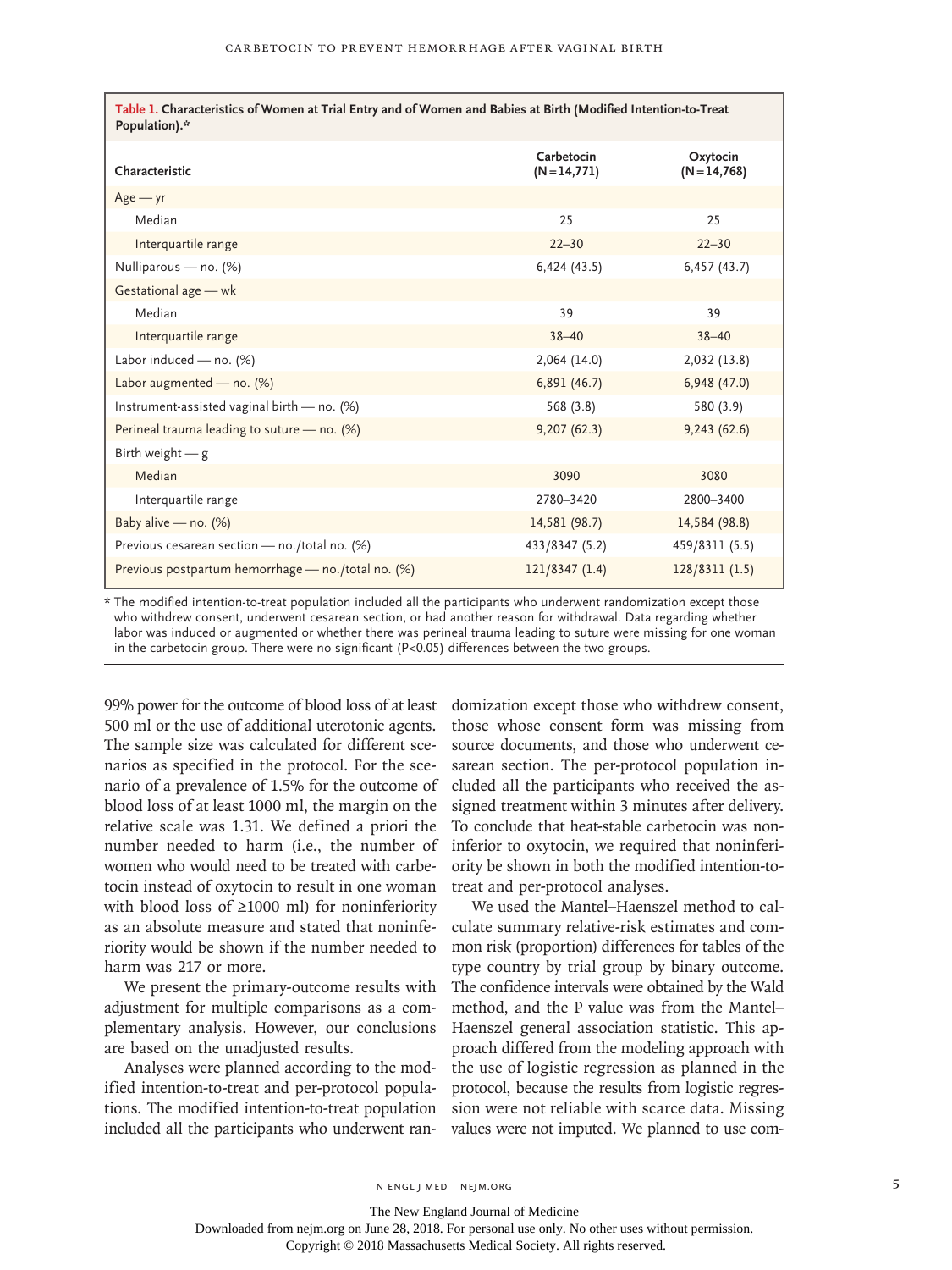| Table 2. Primary and Secondary Outcomes.*                                                                                                                                                                                                                                                                                                                                                                                                                                                                                                                        |                               |                          |                        |                                   |
|------------------------------------------------------------------------------------------------------------------------------------------------------------------------------------------------------------------------------------------------------------------------------------------------------------------------------------------------------------------------------------------------------------------------------------------------------------------------------------------------------------------------------------------------------------------|-------------------------------|--------------------------|------------------------|-----------------------------------|
| Outcome                                                                                                                                                                                                                                                                                                                                                                                                                                                                                                                                                          | $(N = 14, 771)$<br>Carbetocin | $(N=14,768)$<br>Oxytocin | Relative Risk (95% CI) | Risk Difference (95% CI)          |
|                                                                                                                                                                                                                                                                                                                                                                                                                                                                                                                                                                  | number (percent)              |                          |                        | percentage points                 |
| Primary outcomes in the modified intention-to-treat population                                                                                                                                                                                                                                                                                                                                                                                                                                                                                                   |                               |                          |                        |                                   |
| Blood loss ≥500 ml or use of additional uterotonic agents†                                                                                                                                                                                                                                                                                                                                                                                                                                                                                                       | 2135 (14.5)                   | 2122 (14.4)              | 1.01(0.95 to 1.06)     | $0.09$ ( $-0.68$ to $0.87$ )      |
| Blood loss ≥1000 ml;                                                                                                                                                                                                                                                                                                                                                                                                                                                                                                                                             | 223 (1.51)                    | 214 (1.45)               | 1.04 (0.87 to 1.25)    | $0.06 (-0.21 to 0.33)$            |
| Primary outcomes in the per-protocol population                                                                                                                                                                                                                                                                                                                                                                                                                                                                                                                  |                               |                          |                        |                                   |
| No. of women                                                                                                                                                                                                                                                                                                                                                                                                                                                                                                                                                     | 14,667                        | 14,690                   |                        |                                   |
| Blood loss ≥500 ml or use of additional uterotonic agents†                                                                                                                                                                                                                                                                                                                                                                                                                                                                                                       | 2107 (14.4)                   | 2098 (14.3)              | 1.01 (0.96 to 1.06)    | $0.12 (-0.66 to 0.90)$            |
| Blood loss ≥1000 ml;                                                                                                                                                                                                                                                                                                                                                                                                                                                                                                                                             | 222(1.5)                      | 212 (1.4)                | 1.05 (0.88 to 1.27)    | $0.08$ $(-0.20 \text{ to } 0.35)$ |
| Maternal secondary outcomes in the modified intention-to-treat population                                                                                                                                                                                                                                                                                                                                                                                                                                                                                        |                               |                          |                        |                                   |
| Blood loss ≥500 ml                                                                                                                                                                                                                                                                                                                                                                                                                                                                                                                                               | 1327 (9.0)                    | 1343 (9.1)               | 0.99 (0.92 to 1.06)    |                                   |
| Use of additional uterotonic agents until 2 hr                                                                                                                                                                                                                                                                                                                                                                                                                                                                                                                   | 1339 (9.1)                    | 1304 (8.8)               | 1.03(0.96 to 1.10)     |                                   |
| Use of additional uterotonic agents                                                                                                                                                                                                                                                                                                                                                                                                                                                                                                                              | 1533 (10.4)                   | 1528 (10.4)              | 1.00(0.94 to 1.07)     |                                   |
| <b>Blood transfusion</b>                                                                                                                                                                                                                                                                                                                                                                                                                                                                                                                                         | 229 (1.6)                     | 198 (1.3)                | 1.16(0.96 to 1.4)      |                                   |
| Manual removal of placenta                                                                                                                                                                                                                                                                                                                                                                                                                                                                                                                                       | 79 (0.5)                      | 95 (0.6)                 | 0.83 (0.62 to 1.12)    |                                   |
| Additional surgical procedures**                                                                                                                                                                                                                                                                                                                                                                                                                                                                                                                                 | 159 (1.1)                     | 138 (0.9)                | 1.15 (0.92 to 1.44)    |                                   |
| Maternal death                                                                                                                                                                                                                                                                                                                                                                                                                                                                                                                                                   | $4 (-0.1)$                    | $2 (-0.1)$               | 2.00 (0.37 to 10.92)   |                                   |
| Maternal death or severe complication it                                                                                                                                                                                                                                                                                                                                                                                                                                                                                                                         | 26 (0.2)                      | 23 (0.2)                 | 1.13(0.65 to 1.98)     |                                   |
| Newborn secondary outcomes in the modified intention-to-treat population                                                                                                                                                                                                                                                                                                                                                                                                                                                                                         |                               |                          |                        |                                   |
| No. of live births                                                                                                                                                                                                                                                                                                                                                                                                                                                                                                                                               | 14,581                        | 14,584                   |                        |                                   |
| Newborn death##                                                                                                                                                                                                                                                                                                                                                                                                                                                                                                                                                  | 49 (0.3)                      | 47 (0.3)                 | 1.04 (0.7 to 1.55)     |                                   |
| Apgar score <7 at 5 min                                                                                                                                                                                                                                                                                                                                                                                                                                                                                                                                          | 218(1.5)                      | 229 (1.6)                | 0.95(0.79 to 1.14)     |                                   |
| Newborn resuscitation                                                                                                                                                                                                                                                                                                                                                                                                                                                                                                                                            | 812 (5.6)                     | 812 (5.6)                | 1.00 (0.91 to 1.10)    |                                   |
| Mechanical ventilation                                                                                                                                                                                                                                                                                                                                                                                                                                                                                                                                           | 172(1.2)                      | 164 (1.1)                | 1.05 (0.85 to 1.30)    |                                   |
| from the source documents, and those who underwent cesarean section. The per-protocol population included all the participants who received the assigned treatment within 3 min-<br>utes after delivery. Analyses were based on available outcome data. Missing values were not included in the calculations, and the denominator excludes missing values. The relative<br>ed all the participants who underwent randomization except those who withdrew consent, those whose consent form was missing<br>The modified intention-to-treat population includ<br>☆ |                               |                          |                        |                                   |

risks are for the comparison of heat-stable carbetocin with oxytocin. Confidence intervals were not adjusted for multiple comparisons. All the P values that were adjusted for multiple risks are for the comparison of heat-stable carbetocin with oxytocin. Confidence intervals were not adjusted for multiple comparisons. All the P values that were adjusted for multiple utes after delivery. Analyses were based on available outcome data. Missing values were not included in the calculations, and the denominator excludes missing values. The relative comparisons for the secondary outcomes, with the use of the false-discovery-rate approach, were greater than 0.90. comparisons for the secondary outcomes, with the use of the false-discovery-rate approach, were greater than 0.90.

†

This outcome was defined as blood loss of at least 500 ml or the use of additional uterotonic agents at 1 hour and up to 2 hours in women who continued to bleed after 1 hour. In the  $\dagger$  . This outcome was defined as blood loss of at least 500 ml or the use of additional uterotonic agents at 1 hour and up to 2 hours in women who continued to bleed after 1 hour. In the modified intention-to-treat population, data were missing for 32 women (16 in each group). P=0.81 for superiority in the modified intention-to-treat population. In the per-protocol modified intention-to-treat population, data were missing for 32 women (16 in each group). P=0.81 for superiority in the modified intention-to-treat population. In the per-protocol population, data were missing for 14 women (9 in the carbetocin group and 5 in the oxytocin group). P=0.76 for superiority in the per-protocol population. population, data were missing for 14 women (9 in the carbetocin group and 5 in the oxytocin group). P=0.76 for superiority in the per-protocol population.

#### **The NEW ENGLAND JOURNAL of MEDICINE**

6 N ENGL J MED NEJM.ORG

The New England Journal of Medicine Downloaded from nejm.org on June 28, 2018. For personal use only. No other uses without permission.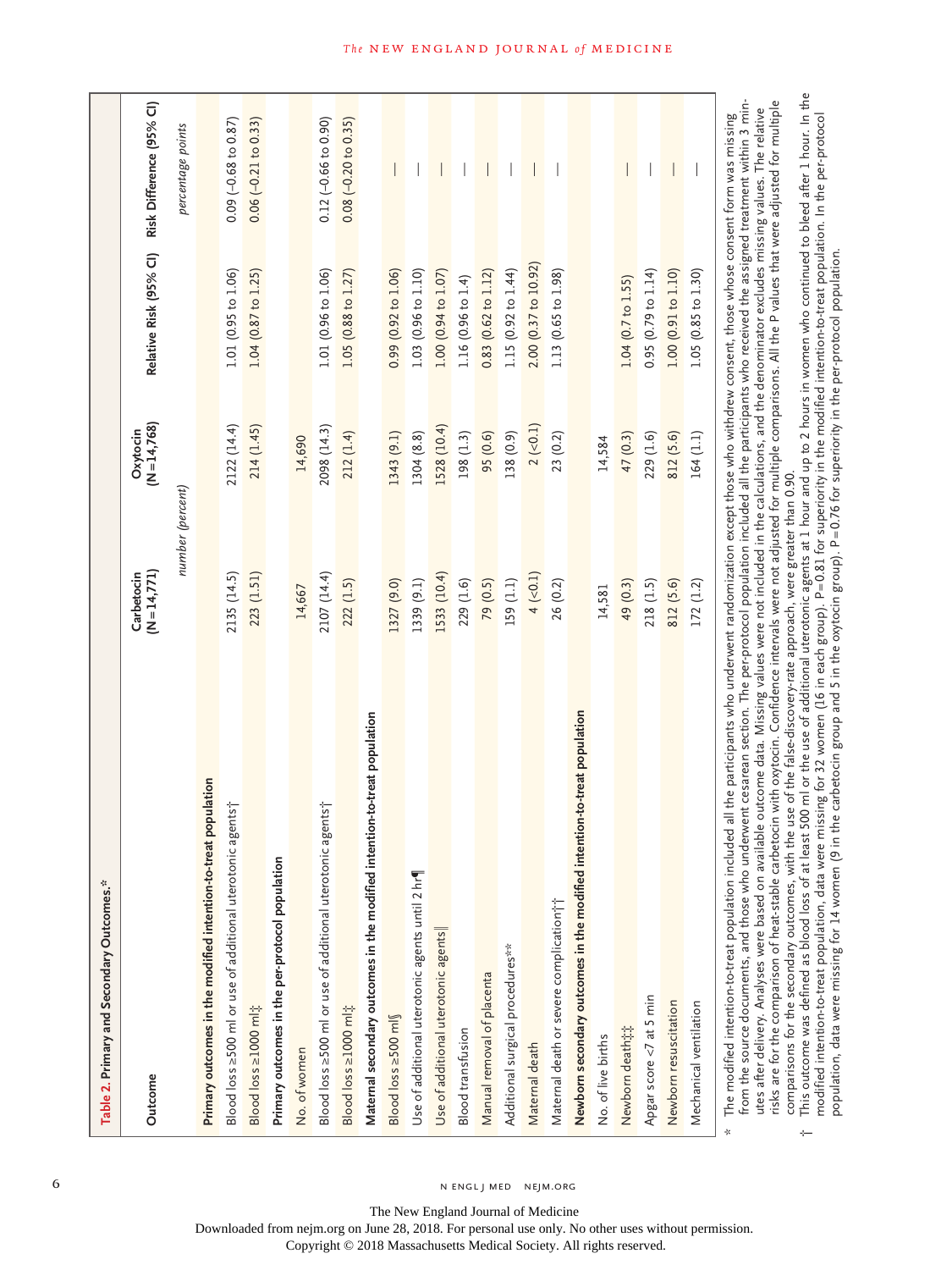This outcome was defined as blood loss of at least 1000 ml at 1 hour and up to 2 hours for women who continue to bleed after 1 hour. In the modified intention-to-treat population,<br>data were missing for 69 women (34 in the Data were missing for 69 women (34 in the carbetocin group and 35 in the oxytocin group).<br>This outcome was defined as the use of additional uterotonic agents at 1 hour and up to 2 hours for women who continued to bleed aft This outcome was defined as blood loss of at least 1000 ml at 1 hour and up to 2 hours for women who continue to bleed after 1 hour. In the modified intention-to-treat population, data were missing for 69 women (34 in the carbetocin group and 35 in the oxytocin group). In the per-protocol population, data were missing for 29 women (16 in the carbetocin in the oxytocin group). group and 13

Data were missing for 69 women (34 in the carbetocin group and 35 in the oxytocin group).

‡

 $\P$  This outcome was defined as the use of additional uterotonic agents at 1 hour and up to 2 hours for women who continued to bleed after 1 hour. Data were missing for one woman in the carbetocin group. in the carbetocin group. ¶§

This outcome was defined as the use of additional uterotonic agents until discharge. Data were missing for one woman in the carbetocin group.<br>Additional surgical procedures were defined as suturing of cervix or high vagina  $\parallel$  This outcome was defined as the use of additional uterotonic agents until discharge. Data were missing for one woman in the carbetocin group.

\*\* Additional surgical procedures were defined as suturing of cervix or high vaginal tear, exploration of the uterine cavity while the woman was under general anesthesia, uterine or hypo‑ gastric ligation, uterine compression suture, or hysterectomy gastric ligation, uterine compression suture, or hysterectomy.

†† Maternal severe complication was defined as admission to the intensive care unit, hysterectomy, blood loss of at least 2 liters, or uterine inversion. Data were missing for 69 women Maternal severe complication was defined as admission to the intensive care unit, hysterectomy, blood loss of at least 2 liters, or uterine inversion. Data were missing for 69 women (34 in the carbetocin group and 35 in the oxytocin group). the carbetocin group and 35 in the oxytocin group)  $(34 in t)$ ⇇

♯

Newborn death was assessed until discharge among babies born alive. ‡‡ Newborn death was assessed until discharge among babies born alive. plete-case analysis because missing values for primary outcomes were expected to be very few and balanced between groups. As a complementary analysis, a log-normal distribution was fitted to the blood-loss data, and the estimated probabilities of blood loss of at least 500 ml and of at least 1000 ml were compared between treatments with the use of relative risk and the bootstrap technique to obtain confidence intervals for the relative risk. Because this parametric method used all the blood-loss data (instead of dichotomizing), it was expected to improve efficiency in terms of the precision of the estimates (see the Supplementary Appendix).

The secondary outcomes were assessed only for superiority, with the use of relative risks with 95% confidence intervals that were estimated with the same techniques as described for the primary outcomes. Because the statistical analysis plan did not include a provision for correcting the confidence intervals for multiple comparisons, the widths of the confidence intervals were not adjusted for multiple comparisons, so the intervals should not be used to infer definitive treatment effects for secondary outcomes. Analyses were performed with SAS software, version 9.4 (SAS Institute), and JMP 13Pro software (JMP).

#### Results

## **Participants**

We recruited 29,645 women in 10 countries. The trial profile and populations are shown in Figure 1. Cesarean birth after randomization occurred in 47 women (0.3%) in the carbetocin group and in 48 (0.3%) in the oxytocin group. Outcomes were missing for the first primary outcome for 16 participants in each group and for the second primary outcome for 34 participants (0.2%) in the carbetocin group and for 35 (0.2%) in the oxytocin group. The characteristics at baseline and the birth outcomes were similar in the two groups (Table 1).

# **Primary Outcomes**

The primary outcome of blood loss of at least 500 ml or the use of additional uterotonic agents occurred in 14.5% of the women in the carbetocin group and in 14.4% of those in the oxytocin group (relative risk, 1.01; 95% confidence interval [CI], 0.95 to 1.06; 95% CI adjusted for multiple comparisons owing to having two primary outcomes, 0.94 to 1.07; P<0.001 for noninferior-

The New England Journal of Medicine

Downloaded from nejm.org on June 28, 2018. For personal use only. No other uses without permission.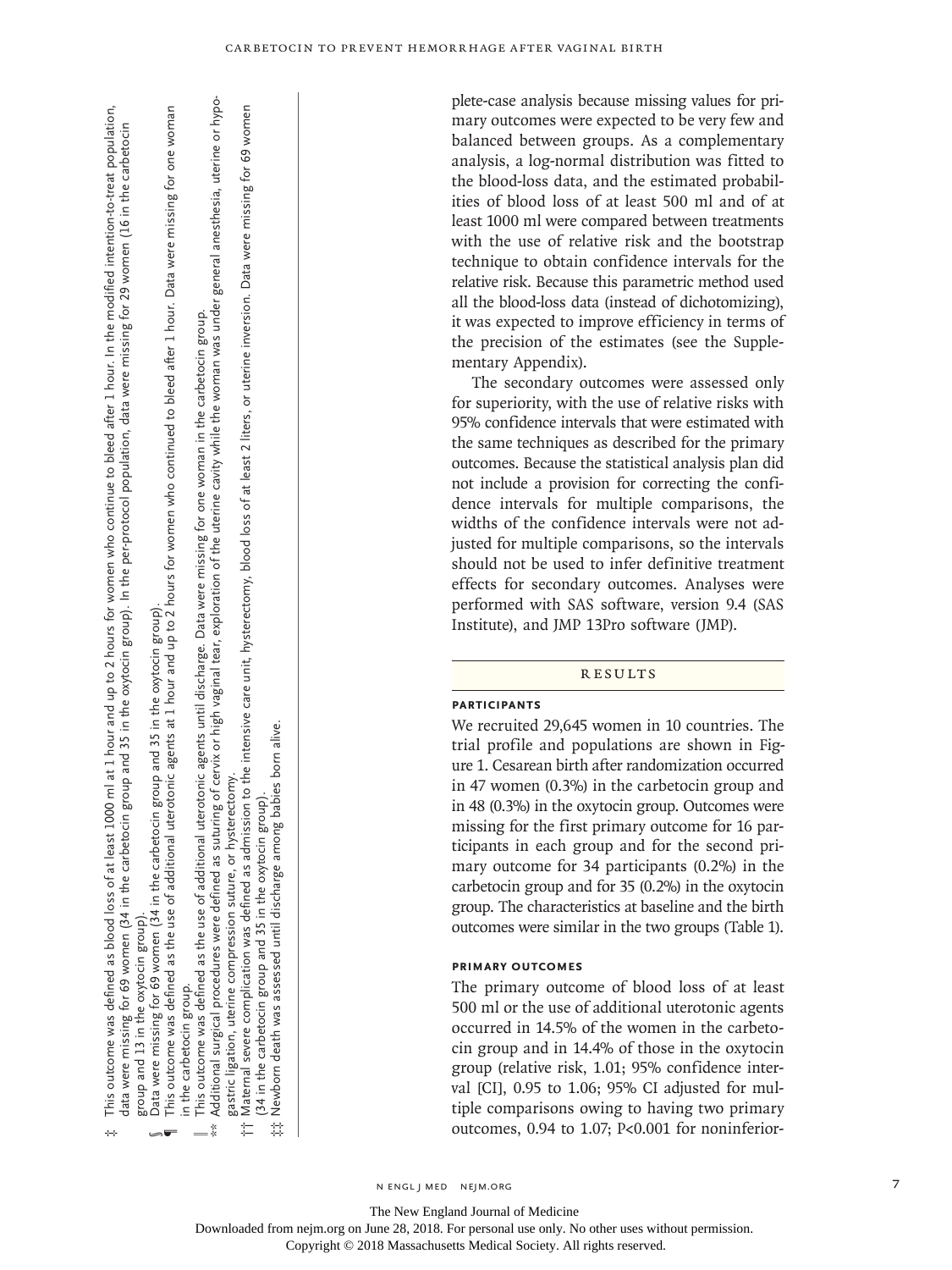ity), a result that was consistent with noninferiority at the prespecified margin of 1.16. Superiority was not shown  $(P=0.81)$ .

The second primary outcome, blood loss of at least 1000 ml, occurred in 1.51% of the women in the carbetocin group and in 1.45% of those in the oxytocin group (relative risk, 1.04; 95% CI, 0.87 to 1.25; adjusted 95% CI, 0.85 to 1.28; P=0.03 for noninferiority). The nonsignificant results for the second primary outcome were close to showing noninferiority but did not, probably owing to lack of power.<sup>12</sup> On the absolute scale, the upper limit of the 95% confidence interval for the risk difference was 0.33 percentage points (Table 2), which was below the prespecified margin of 0.46 percentage points, and the corresponding number needed to harm was 303 (100÷0.33), which was higher than the preset value of  $217 (100 \div 0.46)$ for indicating noninferiority.

In analyses fitting a log-normal distribution, followed by bootstrap techniques to obtain confidence intervals for the relative risk, the relative risk for the outcome of blood loss of at least 1000 ml that was associated with heat-stable carbetocin, as compared with oxytocin, was 1.00 (95% CI, 0.89 to 1.13), which was within the noninferiority margin of 1.23. We also performed a post hoc analysis using a composite outcome of blood loss of at least 1000 ml or the use of additional uterotonic agents; the relative risk was 1.01 (95% CI, 0.95 to 1.09).

Results in the modified intention-to-treat and per-protocol populations did not differ materially from each other. In the per-protocol population, results for the outcome of blood loss of at least 500 ml or the use of additional uterotonic agents were consistent with the noninferiority of carbetocin (relative risk vs. oxytocin, 1.01; 95% CI, 0.96 to 1.06). For the outcome of blood loss of at least 1000 ml, the upper limit of the 95% confidence interval (1.27) was above the noninferiority margin of 1.23 (Table 2).

# **Secondary Outcomes and Adverse Effects**

There were no differences at the 5% level of significance between groups in the rates of the secondary outcomes (Table 2). There were six maternal deaths (four in the carbetocin group and two in the oxytocin group). In the carbetocin group, deaths were due to uterine atony, retained placenta with hemorrhage, sepsis, and placental abruption causing intrapartum and postpartum hemorrhage (in one participant each). In the oxytocin group, deaths were due to amniotic fluid embolism and to placental abruption causing intrapartum and postpartum hemorrhage (in one participant each). Among the women who received treatment (safety population), the frequencies of the expected adverse effects did not differ significantly between the two groups (Table 3).

In the safety population, the percentages of women with at least one unanticipated adverse event were 4.9% in the carbetocin group and 4.7% in the oxytocin group. The percentages of women who had at least one serious adverse event were 0.7% in the carbetocin group and 0.6% in the oxytocin group.

# Discussion

In this multicenter, double-blind, randomized trial, we found that the intramuscular administration of 100  $μ$ g of heat-stable carbetocin was noninferior to the administration of 10 IU of oxytocin for the prevention of postpartum hemorrhage after vaginal birth, when the outcome was defined as blood loss of at least 500 ml or the use of additional uterotonic agents. For the second primary outcome of blood loss of at least 1000 ml, noninferiority was not shown; the upper 95% confidence limit exceeded the noninferiority margin.

We calculated our sample size on the basis of literature describing a prevalence of 2% of blood loss of at least 1000 ml.<sup>10</sup> However, in our trial, this outcome occurred in 1.51% of the participants in the carbetocin group and in 1.45% of those in the oxytocin group. Despite the fact that this was a very large, randomized trial investigating the prevention of postpartum hemorrhage, it was underpowered for the outcome of blood loss of at least 1000 ml. In contrast to our primary prespecified noninferiority analysis for this outcome, the log-normal analysis, which had the advantage of taking into account all the blood-loss measures instead of dichotomizing them, provided narrower 95% confidence intervals that were entirely within the prespecified noninferiority margin of 1.23. We found no significant differences between the two groups with regard to secondary outcomes or adverse effects.

The present trial provides a large-scale noninferiority evaluation of heat-stable carbetocin against oxytocin as the standard therapy. Previous studies have been small, with likely biases and differences

The New England Journal of Medicine Downloaded from nejm.org on June 28, 2018. For personal use only. No other uses without permission.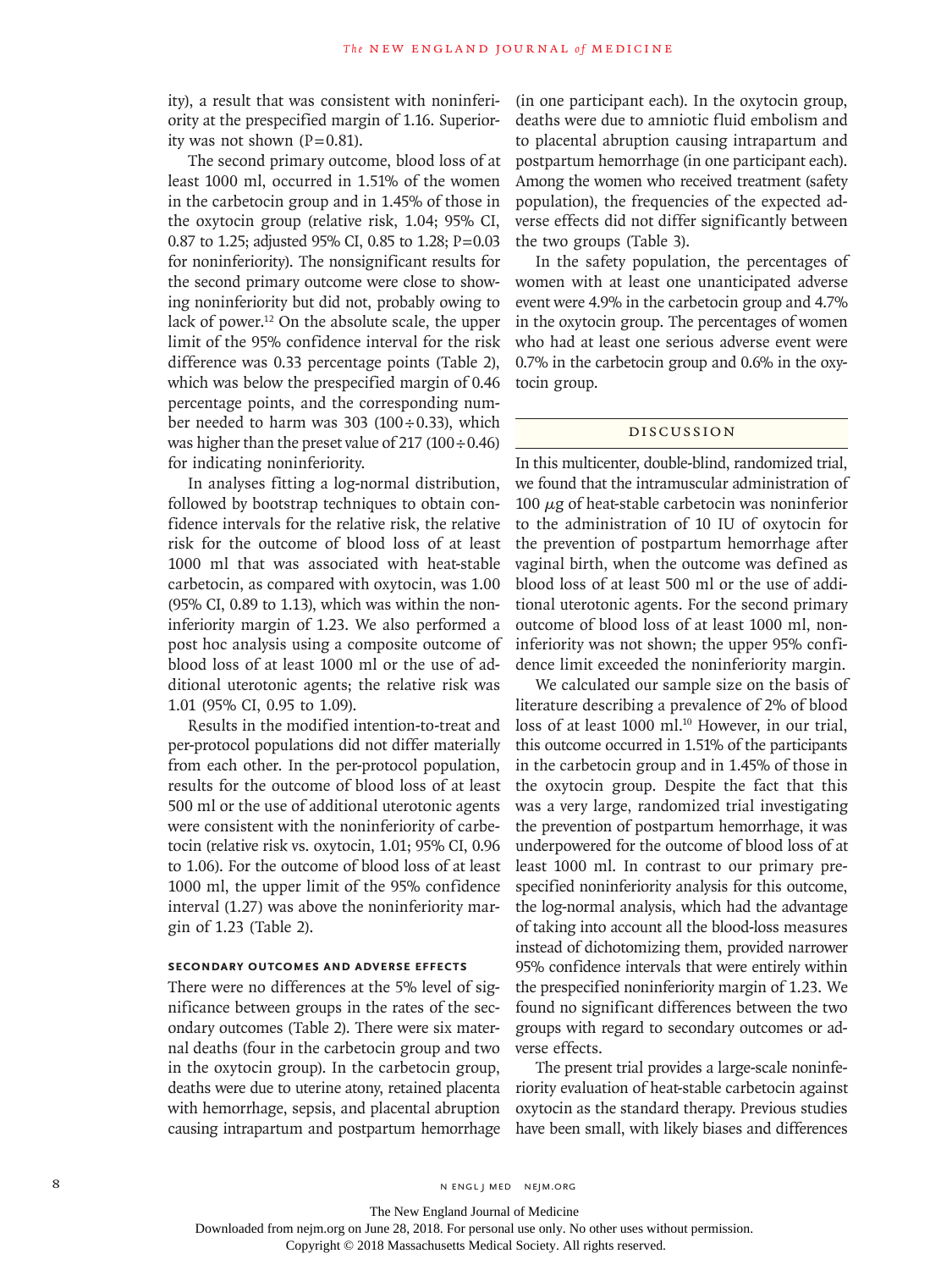in doses, administration routes, and study populations. Five previous trials compared carbetocin with oxytocin.<sup>5</sup> Four of these trials involved women with cesarean births only, and the oxytocin doses that were used ranged from an intravenous bolus of 2.5 IU or 5 IU to the infusion of 10 IU over a period of 2 hours. These trials were not designed as noninferiority trials.

The trial was motivated by the proven heat-stability profile of heat-stable carbetocin.<sup>4</sup> Although the United Nations Commission for Life-Saving Commodities recommends that oxytocin be supplied and stored between 2°C and 8°C to ensure efficacy,<sup>13</sup> in many settings oxytocin is still stored at room temperature, which leads to degradation and loss of efficacy in approximately one third of ampules.<sup>3</sup> In the present trial, we used highquality oxytocin and stored both the heat-stable carbetocin and the oxytocin between 2°C and 8°C to maintain blinding and to provide oxytocin the best chance of efficacy. Thus, the present trial may underestimate the benefit that would be expected with the use of heat-stable carbetocin in low-income and middle-income countries. Avoiding the need for a cold chain will enable lowercost transport and storage as well as reduce the waste associated with heat-exposure–related degradation and loss of active ingredient. Within the labor-ward environment, eliminating a need for cold storage will facilitate easier access to the drug for patient care.

In conclusion, this multicenter trial showed the noninferiority of heat-stable carbetocin, as compared with oxytocin, for the primary outcome of blood loss of at least 500 ml or the use of additional uterotonic agents. Noninferiority was not

| Table 3. Side Effects in the Safety Population.* |                               |                             |                                    |  |  |
|--------------------------------------------------|-------------------------------|-----------------------------|------------------------------------|--|--|
| Side Effect                                      | Carbetocin<br>$(N = 14, 754)$ | Oxytocin<br>$(N = 14, 743)$ | <b>Risk Difference</b><br>(95% CI) |  |  |
|                                                  | no. of women with event (%)   |                             | percentage points                  |  |  |
| Chest pain                                       | 13(0.09)                      | 6(0.04)                     | $0.05$ (-0.01 to 0.11)             |  |  |
| Flushing                                         | 5(0.03)                       | 4(0.03)                     | $0.01$ (-0.03 to 0.05)             |  |  |
| Abdominal pain                                   | 63(0.43)                      | 56 (0.38)                   | $0.05$ (-0.10 to 0.19)             |  |  |
| Vomiting                                         | 33 (0.22)                     | 27(0.18)                    | $0.04$ (-0.06 to 0.14)             |  |  |

\* The safety population included all the participants who received treatment. The risk difference was adjusted for country.

shown for the primary outcome of blood loss of at least 1000 ml; however, the trial was underpowered for this outcome. There were no significant differences between the two groups in other measures of bleeding or in adverse effects. These data inform care of women in parts of the world where a lack of heat stability is a barrier to the effective prevention of postpartum hemorrhage.

Supported by Merck Sharpe & Dohme (MSD) through its MSD for Mothers Program.

Disclosure forms provided by the authors are available with the full text of this article at NEJM.org.

We thank the women who participated in this trial; the physicians, midwives, pharmacists, and trial assistants who helped conduct the trial in each of the 10 countries; Lelia Duley, Torvid Kiserud, and Syeda Batool Mazhar, independent members of the steering committee; Catherine Deneux-Tharaux, Diana Elbourne, Khalid Khan, Paul Van Look, and Daniel Wojdyla for participating in the data and safety monitoring committee; Tara L. Frenkl and Edith Roset Bahmanyar for providing technical advice; Fernando Burgueño, Liana Campodonico, and Hugo Gamerro for assistance with data management; Luciana Abreu, Édina Miasaki, José de Souza Ramos, and Vânia Nilssen for collaborating in the statistical team; and all those not otherwise mentioned above who contributed to the trial.

#### **Appendix**

The authors' full names and academic degrees are as follows: Mariana Widmer, M.Sc., Gilda Piaggio, Ph.D., Thi M.H. Nguyen, Ph.D., Alfred Osoti, M.P.H., Olorunfemi O. Owa, M.D., Sujata Misra, M.D., Arri Coomarasamy, M.R.C.O.G., Hany Abdel-Aleem, M.D., Ashalata A. Mallapur, M.D., Zahida Qureshi, M.D., Pisake Lumbiganon, M.D., Archana B. Patel, Ph.D., Guillermo Carroli, M.D., Bukola Fawole, M.D., Shivaprasad S. Goudar, M.D., Yeshita V. Pujar, M.D., James Neilson, Ph.D., G. Justus Hofmeyr, D.Sc., Lin L. Su, M.R.C.O.G., Jose Ferreira de Carvalho, Ph.D., Uma Pandey, M.D., Kidza Mugerwa, M.D., Shobha S. Shiragur, M.D., Josaphat Byamugisha, Ph.D., Daniel Giordano, B.Sc., and A. Metin Gülmezoglu, Ph.D.

The authors' affiliations are as follows: the Department of Reproductive Health and Research, World Health Organization (WHO), United Nations Development Program–United Nations Population Fund–UNICEF–WHO–World Bank Special Program of Research, Development, and Research Training in Human Reproduction, Geneva (M.W., T.M.H.N., A.M.G.); Statistika Consultoria, Campinas, Brazil (G.P., J.F.C.); the Department of Obstetrics and Gynecology, School of Medicine, University of Nairobi, Nairobi, Kenya (A.O., Z.Q.); the Department of Obstetrics and Gynecology, Mother and Child Hospital, Akure (O.O.O.), and the Department of Obstetrics and Gynecology, College of Medicine, University of Ibadan, Ibadan (B.F.) — both in Nigeria; Sriram Chandra Bhanja Medical College, Cuttack (S.M.), S. Nijalingappa Medical College and Hangal Shri Kumareshwar Hospital and Medical Research Center (A.A.M.), Karnatak Lingayat Education Academy of Higher Education and Research, Jawaharlal Nehru Medical College (S.S.G., Y.V.P.), and Shri B.M. Patil Medical College, Hospital and Research Center (S.S.S.), Karnataka, Lata Medical Research Foundation and Daga Women's Hospital, Maharashtra (A.B.P.), and the Department of Obstetrics and Gynecology, Institute of Medical Sciences, Banaras Hindu University, Varanasi (U.P.) — all in India; the Institute of Metabolism and Systems Research, University of Birmingham, Birmingham (A.C.), and the Department of Obstetrics and Gynaecology, University of Liverpool, Liverpool (J.N.) — both in the United Kingdom; the Department

The New England Journal of Medicine

Downloaded from nejm.org on June 28, 2018. For personal use only. No other uses without permission.